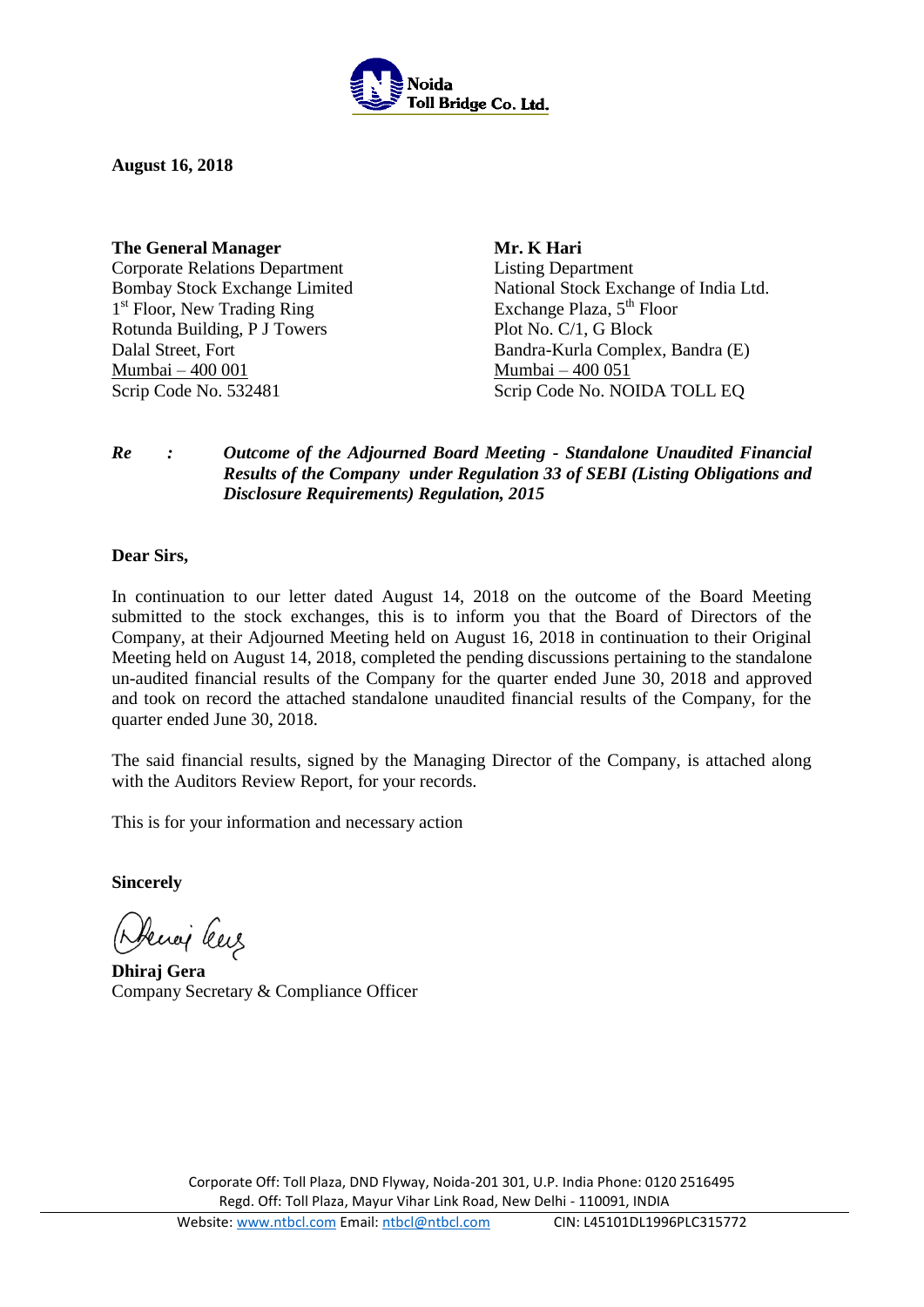# **N.M. RAIJI & CO.**

Chartered Accountants Universal Insurance Building Pherozeshah Mehta Road, Mumbai – 400 001, INDIA Telephone:22870068/ 22873463 Telefax: 91(22) 22828646 Email: [nmr.ho@nmraiji.com](mailto:nmr.ho@nmraiji.com)

# **Independent Auditor's Review Report**

### **To The Board of Directors Noida Toll Bridge Company Limited**

- 1. We have reviewed the accompanying statements of standalone unaudited financial results of **Noida Toll Bridge Company Limited ("the Company")** for the quarter ended on June 30<sup>th</sup>, 2018 ("the Statement"), being submitted by the Company pursuant to the requirement of Regulation 33 of SEBI (Listing Obligations and Disclosure Requirements) Regulations, 2015, as modified by Circular No. CIR/CFD/FAC/62/2016 dated July 5, 2016. This statement which is the responsibility of the Company's Management and approved by the Board of Directors, has been prepared in accordance with the recognition and measurement principles laid down in Indian Accounting Standard 34 "Interim Financial Reporting" (IND AS 34), prescribed under Section 133 of the Companies Act, 2013 read with relevant rules issued thereunder and other accounting principles generally accepted in India. Our responsibility is to issue a report on the statements based on our review.
- 2. We conducted our review of the statement in accordance with the Standards on Review Engagement (SRE) 2410, "Review of Interim Financial Information by Independent Auditor of the Entity" issued by the Institute of Chartered Accountants of India. This standard requires that we plan and perform the review to obtain moderate assurance as to whether the financial statements are free from material misstatement. A review is limited primarily to inquiries of company personnel and analytical procedures applied to financial data and thus provide less assurance than an audit. We have not performed an audit and accordingly, we do not express an audit opinion.
- 3. In our opinion and to the best of our information and according to the explanations given to us, nothing has come to our attention that causes us to believe that the Statement has not been prepared in all material respects in accordance with Ind AS and other recognized accounting practices and policies and has not disclosed the information required to be disclosed in terms of Regulation 33 of the Listing Regulations, 2015 read with SEBI Circular dated July 5, 2016, including the manner in which it is to be disclosed, or that it contains any material misstatement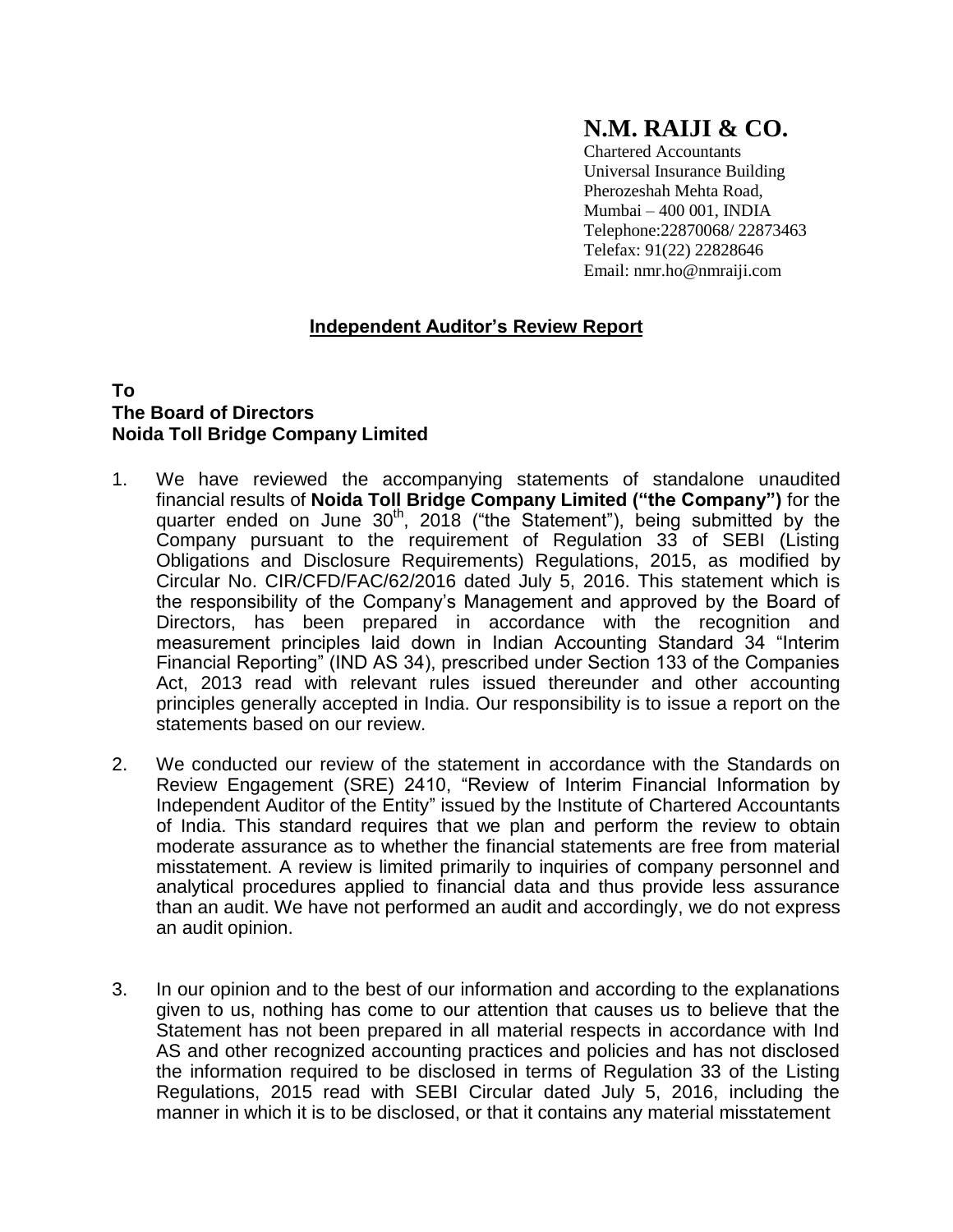- 4. We draw attention to the following :
	- (a) Note no. 3 to the Unaudited Financial Results in which, pending the outcome of the Company's appeal before the Hon'ble Supreme Court against the order of the Hon'ble High Court of Allahabad stalling the levy and collection of toll fee, based on a legal opinion, the Board has placed reliance on the provisions of the Concession Agreement relating to compensation and other recourses and taken a stand that the underlying value of the intangible and other assets is not impaired.
	- (b) Note No 4 to the Unaudited Financial Results, which relates to demands aggregating Rs. 10,893/- crores, raised on the Company by the Income Tax Department, for the Assessment Years 2006-2007 to 2014–2015, received in July,2018, against which the Company has filed a stay petition before the Income Tax Appellate Tribunal on August 1, 2018, which is yet to be granted, the Management of the Company is of the view that the said demand is devoid of any justification or merit and that the Company is confident of getting a favourable decision. Consequently, the Company has not made any provision in its standalone financial statements.

Our opinion is not modified in respect of the above matters.

5. The comparative Ind AS financial information of the Company for the corresponding quarter and period ended June 30, 2017 included in these standalone Ind AS financial results were reviewed by the predecessor auditor, who expressed an unmodified conclusion on those financial information on August 9, 2017.

> **For N M Raiji & Co.**  Chartered Accountants Firm's Reg. No. 108296W

S. N. Shirakumad

**CA. S.N.Shivakumar** Partner (Membership No. 088113)

Place: Noida

Date: August 16, 2018